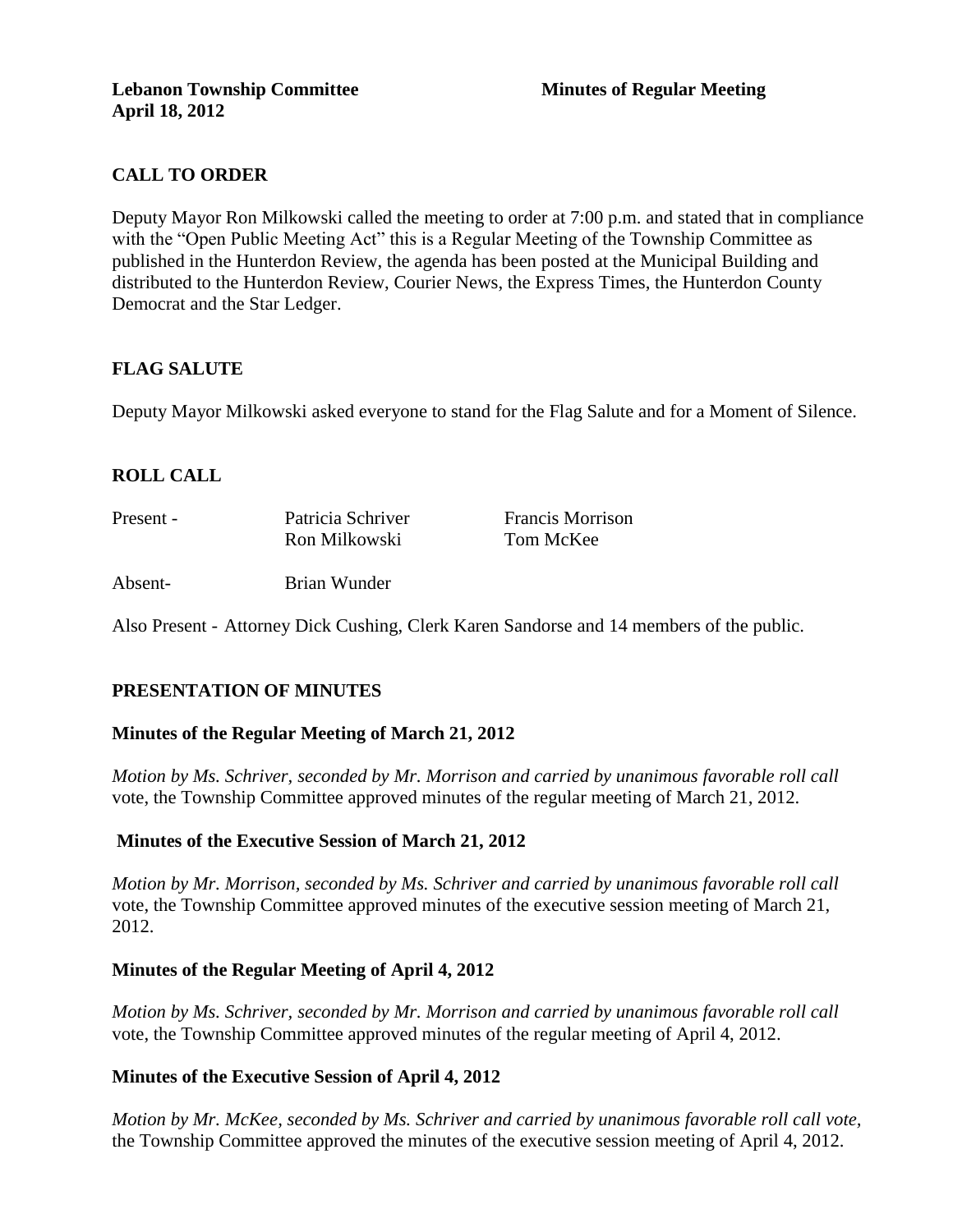LTCM 04/18/2012 Page 2 of 9

### **PUBLIC COMMENTS – for agenda items only.**

*Motion by Mr. McKee, seconded by Ms. Schriver and carried by unanimous favorable roll call vote,* the Township Committee opened the public comment portion of the meeting.

Mr. Anthony Casale requested information on the Cell Tower project such as the inception date and if the permits were in order. Mr. Casale also discussed the matter of rent, relative to the project.

Mr. Casale asked the Committee if the Township has monitored the electric use at the Squad building as it used to be very high.

Mr. Donald LeFevre, from the Food Pantry, informed the Committee that the electric at that Squad building is \$300.00 - \$400.00 per month unless the lights are left on. There is just a basic refrigerator being used. Mr. LeFevre stated that the building has been broken into. The lock was broken and there is no need to use a key to gain access. Mr. LeFevre is concerned about the Food Pantry items being stolen. Attorney Cushing will speak to Tino DeSantis and unless the Squad has a problem with it, the Township will secure the door. Mr. Gabriel will look at the door and report the break-in to the police.

JCP&L Representative, Mr. Stan Prater, was present to introduce himself to the Committee and to inform them that JCP&L is in process of upgrading their liability system and wiring. Mr. Prater provided the Committee with his contact information for future needs.

*Motion by Ms. Schriver, seconded by Mr. McKee and carried by unanimous favorable roll call vote,* the Township Committee closed the public comment portion of the meeting.

# **RESOLUTIONS**

# **Resolution No. 37-2012 - Abandoned Vehicle - Conveyance of Title**

*Motion by Ms. Schriver, seconded by Mr. McKee and carried by unanimous favorable roll call vote,* the Township Committee adopted Resolution No. 37-2012 as written below.

# **TOWNSHIP OF LEBANON HUNTERDON COUNTY, NEW JERSEY RESOLUTION NO. 37-2012 RESOLUTION AUTHORIZING CONVEYANCE OF TITLE TO ABANDONED VEHICLE TO STORAGE FACILITY IN SATISFACTION OF STORAGE CHARGES**

WHEREAS, a 2007 Ford Focus, VIN #: 1 1FAHP 31N27 W2039 78 ("Abandoned Vehicle") came into police possession of a result of police activities; and WHEREAS, the Abandoned Vehicle was stored at J&D Auto Body; and WHEREAS, the storage charges incurred were \$25,578.55;

WHEREAS, the title to the Abandoned Vehicle was conveyed to the Township through the Division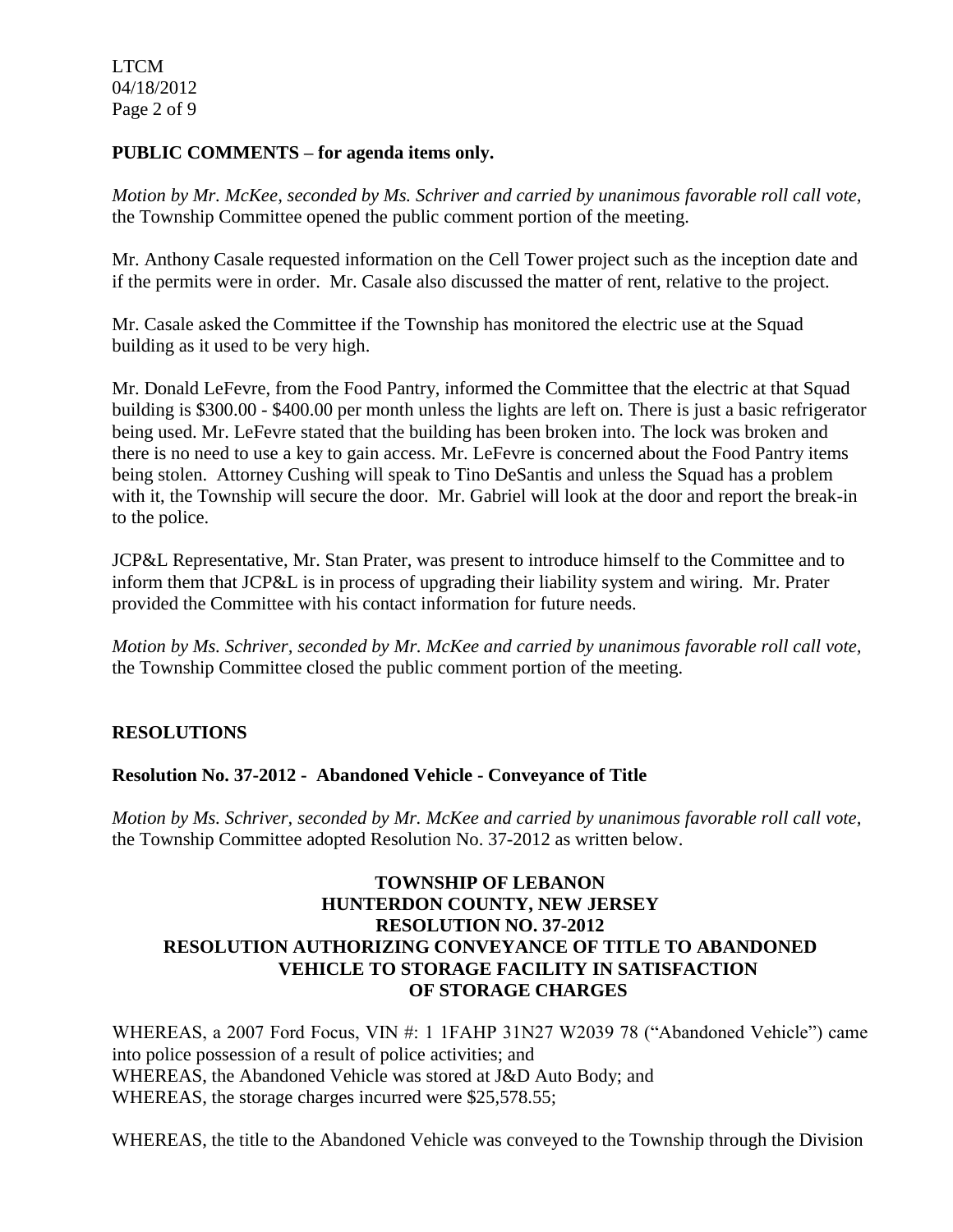LTCM 04/18/2012 Page 3 of 9

of Motor Vehicles; and

WHEREAS, the storage charges exceed the value of the Abandoned Vehicle; and WHEREAS, the fair market value of the Abandoned Vehicle at the present time is \$7040.00. NOW, THEREFORE, BE IT RESOLVED, by the Mayor and Committee of the Township of Lebanon, County of Hunterdon, New Jersey, that the Mayor and Clerk are authorized to sign such necessary documents so as to transfer title to the Abandoned Vehicle to J&D Auto Body in full compensation for any and all storage charges incurred in connection with the storage of that vehicle. BE IT FURTHER RESOLVED that the Mayor and Clerk are authorized to execute an Agreement with the Storage Company granting conveyance of the Abandoned Vehicle.

## **Resolution No. 38-2012 - Delay in Budget Introduction**

*Motion by Ms. Schriver, seconded by Mr. Morrison and carried by unanimous favorable roll call*  vote*,* the Township Committee adopted Resolution No. 38-2012 as written below.

## **TOWNSHIP OF LEBANON COUNTY OF HUNTERDON STATE OF NEW JERSEY RESOLUTION NO. 38-2012**

WHEREAS, under provisions of N.J.S.A.40A:4-5, a municipality shall

introduce the Local Municipal Budget no later than March 9 of the fiscal year; and, WHEREAS, the Township of Lebanon has delayed the introduction of the 2012 Municipal Budget past the statutory deadline; and,

NOW, THEREFORE BE IT RESOLVED, by the Township Committee of the Township of Lebanon, Hunterdon County, New Jersey, that the Township of Lebanon hereby petitions the Director of the Division of Local Government Services to allow a delayed introduction of the 2012 Lebanon Township Municipal Budget; and,

BE IT FURTHER RESOLVED that a certified copy of this Resolution shall be forwarded to the Director of the Division of Local Government Services, 101 South Broad Street, P.O. Box 803, Trenton, New Jersey 08625-0803.

# **Resolution No. 39-2012- Special Item of Revenue~**

 Clean Communities Program-2012 Clean Communities Program – Prior Year Unapprop. Drunk Driving Enforcement Grant- Prior Year Unapprop. Highland Water Protection and Planning Grant Public Safety Grant – Prior Year Unapprop.

*Motion by Ms. Schriver, seconded by Mr. McKee and carried by unanimous favorable roll call vote,* the Township Committee adopted Resolution No. 39-2012 as written below.

> **TOWNSHIP OF LEBANON COUNTY OF HUNTERDON STATE OF NEW JERSEY RESOLUTION NO. 39-2012**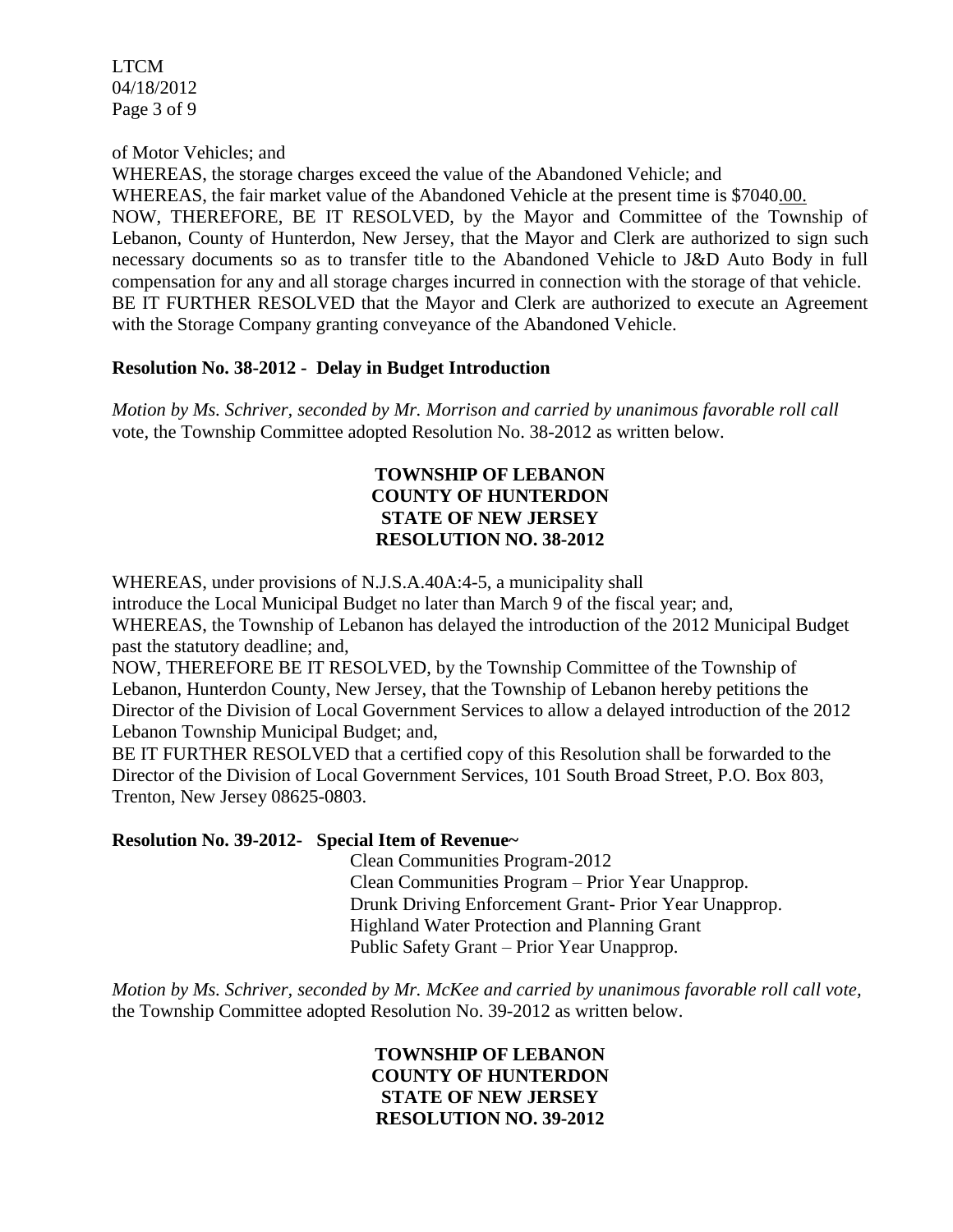LTCM 04/18/2012 Page 4 of 9

WHEREAS, the 2012 Local Municipal Budget was introduced on the 18th day of April, 2012; and,

WHEREAS, during the fiscal year 2012 the Township of Lebanon has been allocated a state grant for various programs in the amount of \$184,255.00. NOW, THEREFORE BE IT RESOLVED, that petition be made herewith to the Director of the Division of Local Government Services that the 2012 Local Municipal Budget include a special item of revenue under the heading of "Special Items of General Revenue Anticipated with Prior Written Consent of Director of Local Government Services-Public and Private Revenues Offset with Appropriations:"

| Clean Communities Program-2012                         | \$19,888 |
|--------------------------------------------------------|----------|
| Clean Communities Program-Prior Year Unapprop.         | 289      |
| Drunk Driving Enforcement Grant – Prior Year Unapprop. | 4,060    |
| <b>Highland Water Protection an Planning Grant</b>     | 147,800  |
| Public Safety Grant - Prior Year Unapprop.             | 12,188   |

\$184,255

## **Resolution No. 40-2012 – Special Item of Revenue ~ Uniform Fire Safety Act**

*Motion by Mr. Morrison, seconded by Mr. McKee and carried by unanimous favorable roll call vote,* the Township Committee adopted Resolution No. 40-2012 as written below.

### **TOWNSHIP OF LEBANON COUNTY OF HUNTERDON STATE OF NEW JERSEY RESOLUTION NO. 40-2012**

WHEREAS, the 2012 Local Municipal Budget was introduced on the 18<sup>th</sup> day of April, 2012; and, WHEREAS, during fiscal year 2012, the Township of Lebanon has been allocated a state grant for the Uniform Fire Safety Act in the amount of \$8,500.00.

NOW, THEREFORE BE IT RESOLVED, that petition be made herewith to the Director of the Division of Local Government Services that the 2012 Local Municipal Budget include a special item of revenue under the heading of "Special Items of General Revenue Anticipated with Prior Written Consent of Director of Local Government Services-Other Special Items: Uniform Fire Safety Act", in the amount of \$8,500.00.

#### **Resolution No. 41-2012 - Deferral of School Taxes**

*Motion by Ms. Schriver, seconded by Mr. McKee and carried by unanimous favorable roll call vote,* the Township Committee adopted Resolution No. 41-2012 as written below.

## **TOWNSHIP OF LEBANON COUNTY OF HUNTERDON STATE OF NEW JERSEY**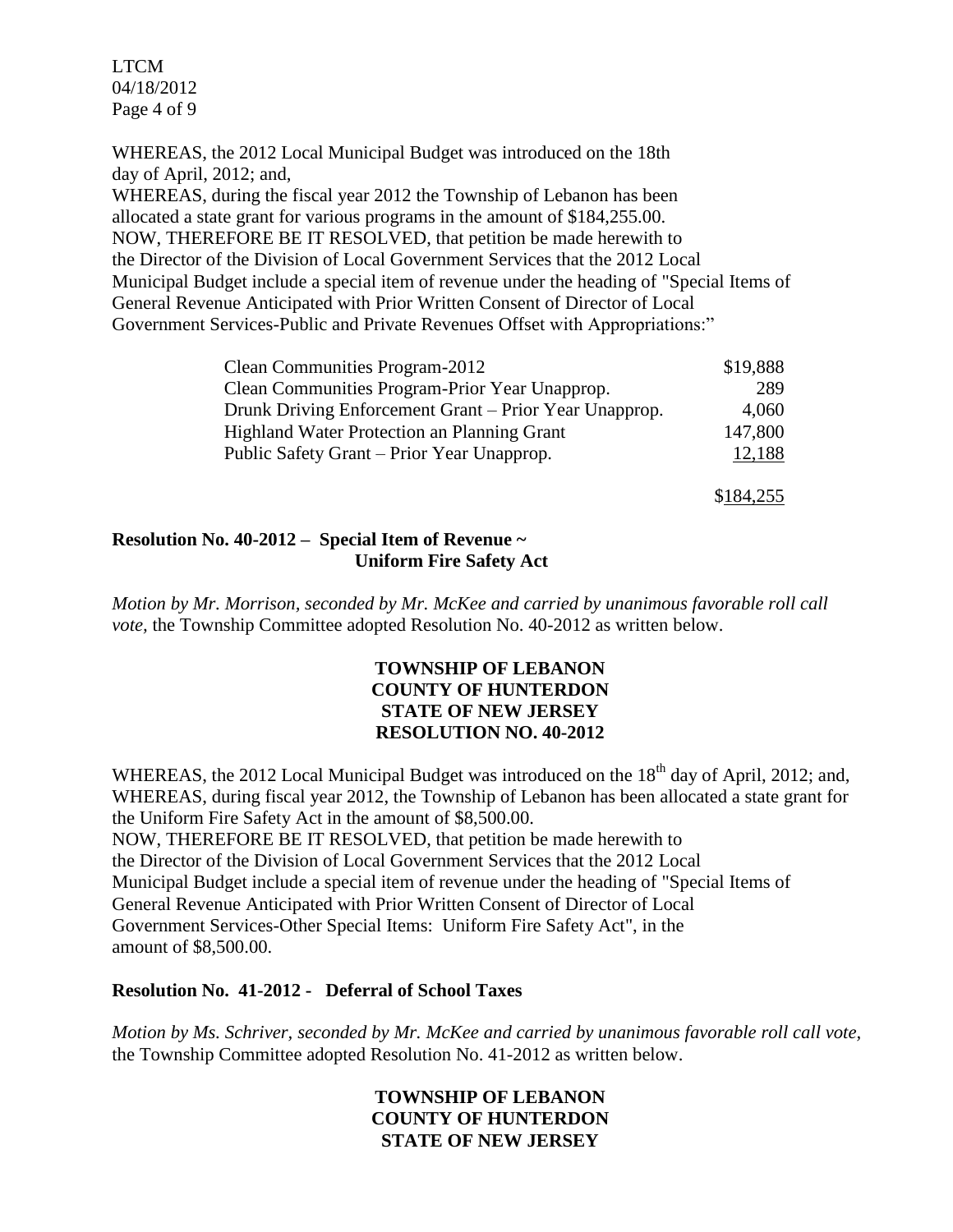LTCM 04/18/2012 Page 5 of 9

### **RESOLUTION NO. 41-2012**

WHEREAS, the provisions of C.63, P.L.1991 (The Supplemental Municipal Property Tax Relief Act) under Section 13 required municipalities whose school tax year is on a fiscal basis to defer twenty-five (25) per cent of the maximum allowable amount and anticipate it into their budget over a four (4) year period beginning in budget year 1991, and ending in budget year 1994 as additional Municipal surplus to offset the local property tax levy for local purposes; and, WHEREAS, the provisions of C.63, P.L.1991 were amended in calendar year 1993 that changed the mandatory provision of the use of this deferred school tax to a permissive provision; and, WHEREAS, the revised provisions for electing to utilize the deferred school tax require the governing body to make such election by introduction of the municipal budget. NOW, THEREFORE, BE IT RESOLVED by the Township Committee of the Township of Lebanon

that election be made to defer school taxes as of December 31, 2012, and be reflected in the Annual Financial Statement for the year 2012 as follows:

|                                                                   | FY 11-12<br><b>SCHOOL LEVY</b> | <b>MAXIMUM AMOUNT</b><br>OF DEFER TAX |
|-------------------------------------------------------------------|--------------------------------|---------------------------------------|
| Local School Tax                                                  | \$10,356,595                   | \$5,178,297.50                        |
| TOTAL MAXIMUM DEFER TAX 12/31/11                                  |                                | 5,303,297.50                          |
| LESS - DEFER TAX $12/31/10$                                       |                                | 2,896,263.38                          |
| INCREASE IN MAXIMUM DEFER TAX<br>ALLOWABLE FOR CALENDAR YEAR 2012 |                                | \$2,282,034.12                        |
| ACTUAL AMOUNT INCREASE OF DEFERRED AT 12/31/11                    |                                | \$670,000                             |

#### **Resolution No. 42-2012 - 2012 Municipal Budget Introduction**

*Motion by Mr. McKee, seconded by Mr. Morrison and carried by unanimous favorable roll call*  vote*,* the Township Committee adopted Resolution No. 42-2012 as written below.

## **TOWNSHIP OF LEBANON COUNTY OF HUNTERDON STATE OF NEW JERSEY RESOLUTION NO. 42-2012**

WHEREAS, the Township of Lebanon is holding a meeting on April 18, 2012, for the purpose of introducing the 2012 Municipal Budget and conducting other matters; and, NOW, THEREFORE BE IT RESOLVED, by the Township Committee of the Township of Lebanon, Hunterdon County, New Jersey, that the Township of Lebanon hereby petitions the

Director of the Division of Local Government Services that the 2012 Local Municipal Budget be introduced and approved on April 18, 2012.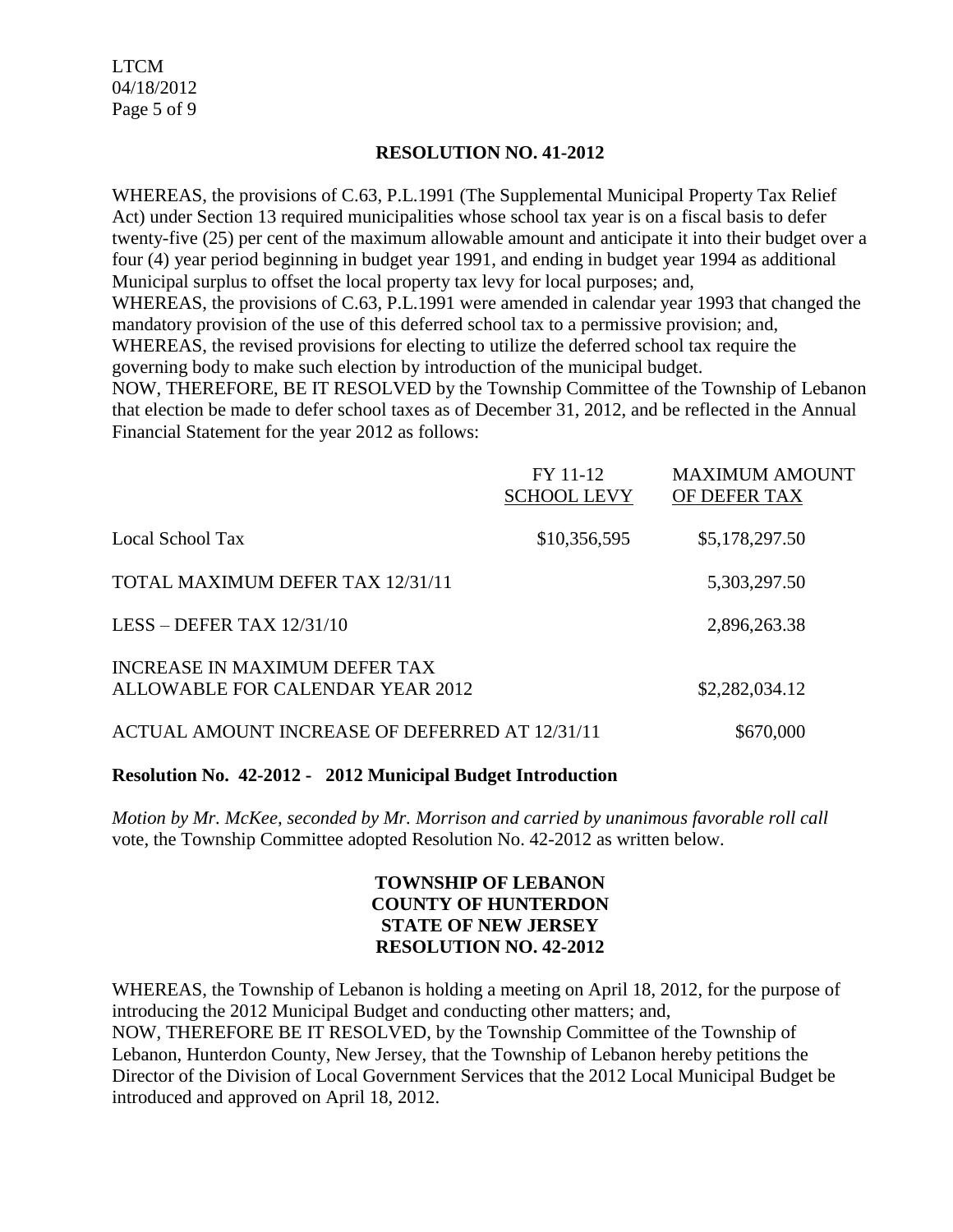LTCM 04/18/2012 Page 6 of 9

#### 2012 LEBANON TOWNSHIP MUNICIPAL BUDGET

| Surplus anticipated general revenues | 999,838.00     |
|--------------------------------------|----------------|
| <b>Total Miscellaneous revenue</b>   | 2,983,147.00   |
| Receipts from Delinquent Taxes       | 275,000.00     |
| <b>Local Property Taxes</b>          | 740,622.00     |
| <b>Total General Revenues</b>        | \$4,998,607.00 |
| <b>Total Operations</b>              | \$3,816,185.00 |
| Capital Improvements                 | 23,000.00      |
| Debt Service                         | 243,715.00     |
| <b>Statutory Expenses</b>            | 430,532.00     |
| <b>Reserve for Delinquent Taxes</b>  | 485,175.00     |
| <b>Total 2012 Municipal Budget</b>   | \$4,998,607.00 |
| <b>Municipal Tax Rate</b>            | \$.09938       |

#### **OLD BUSINESS**

#### **Mayor's Request - Food Pantry Electric Costs**

Ms. Schriver suggested that the Township begin to pay for the electric costs at the Squad building to assist the Food Pantry. Ms. Schriver also requested that the Food Pantry be reimbursed by the Township for the cost of the electric back to January 1, 2012.

*Motion by Ms. Schriver, seconded by Mr. McKee and carried by unanimous favorable roll call vote,* the Township Committee approved reimbursing the Food Pantry for electric costs back to January 1, 2012 and will pay the cost for all future electric expenses. Electric bill are to now be forwarded to the Township for payment.

#### **NEW BUSINESS**

#### **Personnel – Zoning Officer**

Board of Adjustment Members, Mr. Gary MacQueen and Mr. Abe Abuchowski were present to discuss with the Committee concerns they have with the Zoning Officer. Mr. MacQueen stated that Mr. Flemming had recommended that Raritan River Road residents, affected by the storms, attend a Board of Adjustment meeting to ask the Board questions on how to rebuild their homes. Mr. MacQueen stated that the Board of Adjustment is not permitted to answer questions or give advice to the residents. Mr. Abuchowski questioned why Mr. Flemming did not give the appropriate information and advice to the residents and why he did not make a decision as the Zoning Officer.

Mr. Flemming stated that he did not disagree with Mr. MacQueen and Mr. Abuchowski's comments. Mr. Flemming said that he does make decisions however, if the resident argues with his decision he then recommends that they seek a variance. Mr. Flemming stated that he did not meet with all of the residents that were in attendance at the Board of Adjustment meeting. He met with one individual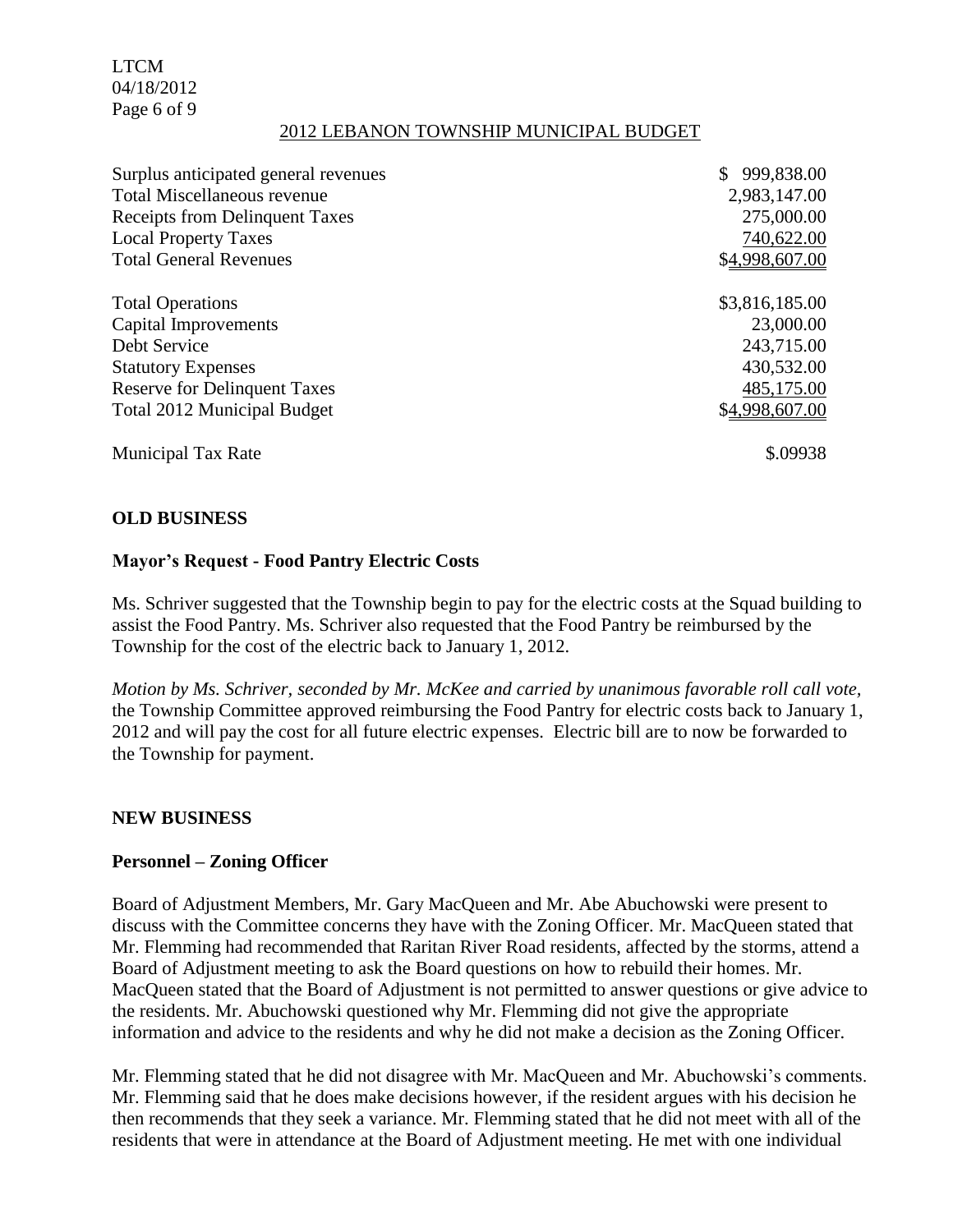LTCM 04/18/2012 Page 7 of 9

and due to limitations with setbacks he informed her that she would need a variance. When asked if she could just attend the meeting, Mr. Flemming informed her that it was a public meeting.

# **Request to Conduct Race - Reach the Beach Relay**

A request has been received from Reach the Beach Relay to have a relay race travel through the township. The race will be held on October  $12^{th}$  &  $13^{th}$  with approximate hours of 7pm-2am.

*Motion by Ms. Schriver, seconded by Mr. McKee and carried by favorable roll call vote,* the Township Committee approved the Reach the Beach Relay request in the Township on October 12, 2012 and October 13, 2012 AYES: Schriver, McKee, Morrison ABSTAIN: Milkowski

# **SWAC Appointment**

Ms. Schriver stated that the Committee had received a letter stating that a resident was appointed to the County SWAC Board. Ms. Schriver stated that in the past the Township Committee made a recommendation for the appointment. Attorney Cushing will look into the matter.

# **COMMITTEE REPORTS**

**COMMITTEEWOMAN SCHRIVER–** Ms. Schriver stated that she tried to reach out to Kevin Richardson at the County to discuss the use of the Township's Open Space Funds. Ms. Schriver and the Clerk met with Mr. Sean VanLew of Veteran's Haven. It was a good meeting and Mr. VanLew is working on the transition. He is hoping to be in the Hagedorn facility by early June. Mr. VanLew will be at the next Township meeting to meet with the Committee.

**DEPUTY MAYOR MILKOWSKI-** There is a holdup with the DPW building contractor obtaining his building permits. He needs two, one for the main building and one for the salt building. Hopefully this will be resolved by the end of the week. There were no Planning Board or Highlands meetings. Mr. Milkowski spoke to a solar consultant for information on adding solar to the DPW building.

**COMMITTEEMAN MCKEE –** Mr. McKee stated that the Library Committee is asking for \$20,000.00 to paint the Library. The Historians are waiting for a cost analysis for the proposed parking lot. The Park Committee is trying to narrow down the number of Blues Fest attendees. They need to look into the number of those attending in the future.

# **COMMITTEEMAN MORRISON –**

**Police, Fire and Rescue-** Mr. Morrison stated that all is in order with the Police.

# **PRESENTATION OF VOUCHERS**

Committee Members provided a description of vouchers exceeding \$1000.00.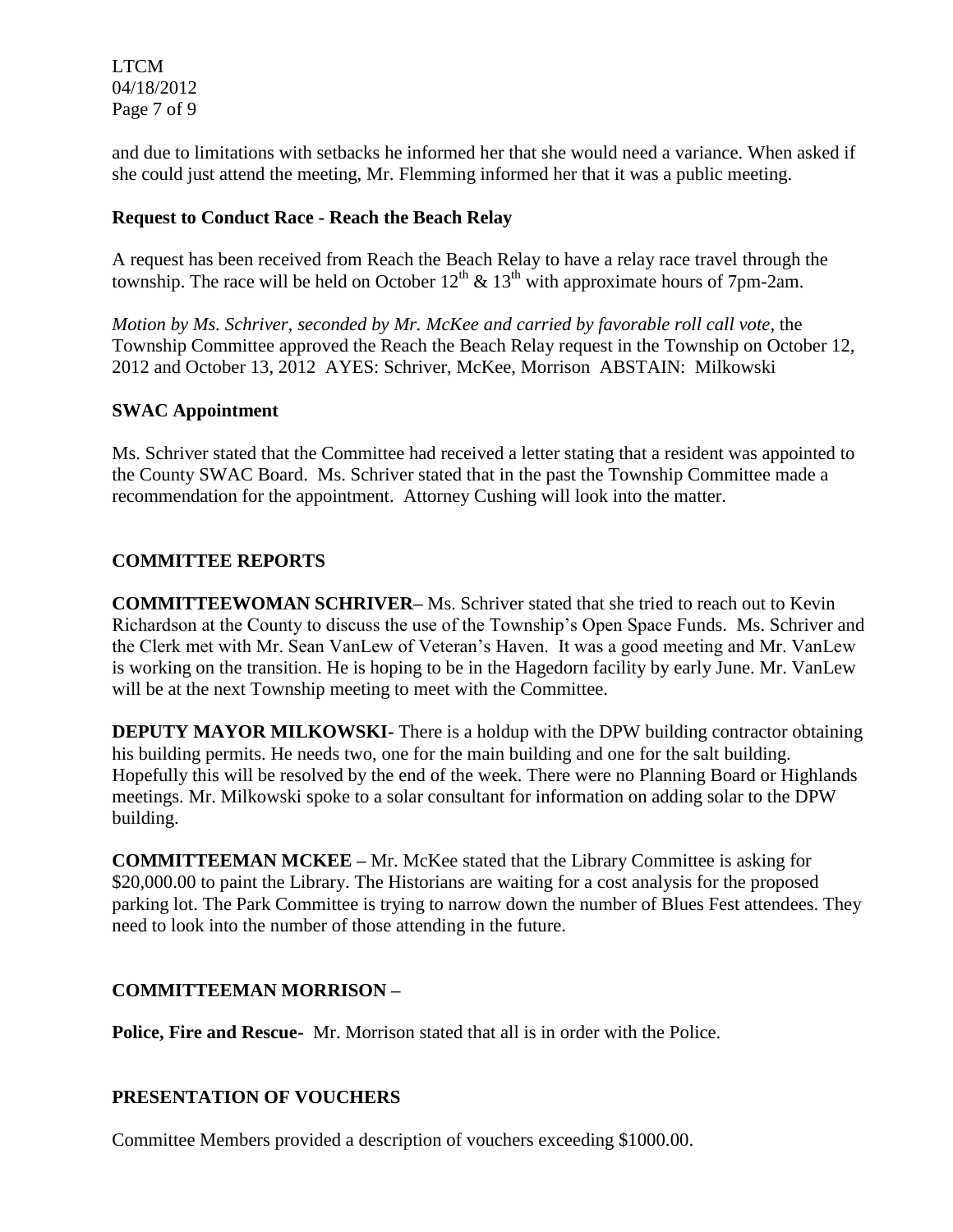LTCM 04/18/2012 Page 8 of 9

*Motion by Ms. Schriver, seconded by Mr. McKee and carried by unanimous favorable roll call vote,* the Township Committee approved the April 18, 2012 bill list in the amount \$ 3,530,469.37.

## **CORRESPONDENCE**

- a. Tax Collector's Report for the Month of March 2012
- b. Tax Collector's Report or Uncollectible Taxes
- c. Dept. of Transportation 2012 Municipal Aid Program

# **PUBLIC COMMENTS**

*Motion by Mr. McKee, seconded by Mr. Milkowski and carried by unanimous favorable roll call*  vote, the Township Committee opened the Public Comment portion of the meeting.

Mr. EJ Skidmore inquired on what SWAC is. Mr. Skidmore stated that he attended the Township Volunteer Dinner and it was very nice. Mr. Skidmore stated that an accolade should be given to those who put it together possibly through a resolution.

Fire Department President Bernie Cryan, Chief Edd Schaffer, and Vice-President Paul Ibsen were present. Mr. Cryan stated that there is a discrepancy in the anticipated number of attendees for the Blues Fest and the request for EMS. The Fire Chief will be meeting with the organizers of the event to discuss the amount of assistance that the Fire Department can provide. Ms. Schriver stated her concerns with the prospect of approximately 7500 attendees and the parking.

Mr. Cryan stated that the Fire Department is requesting for the senior members of the Fire Department to meet with Attorney Cushing to discuss LOSAP. There has been concerns raised with the way the program is being administered by the Fire Department and since they have not been able to speak to anyone with a strong background in the Program, they would like to speak to the Township Attorney about it.

Attorney Cushing stated that he received a call from Fire Department requesting to meet with him to discuss LOSAP. Attorney Cushing stated that he spoke to the Mayor and he was directed not to meet with them. Attorney Cushing suggested that the discussion be held for the closed session.

Ms. Nancy Darois questioned the status of the Squad building and stated her concerns with seeing two trucks at the building. Ms. Darois stated that when the occupants saw her they left.

*Motion by Ms. Schriver, seconded by Mr. McKee and carried by unanimous favorable roll call vote,* the Township Committee closed the Public Comment portion of the meeting.